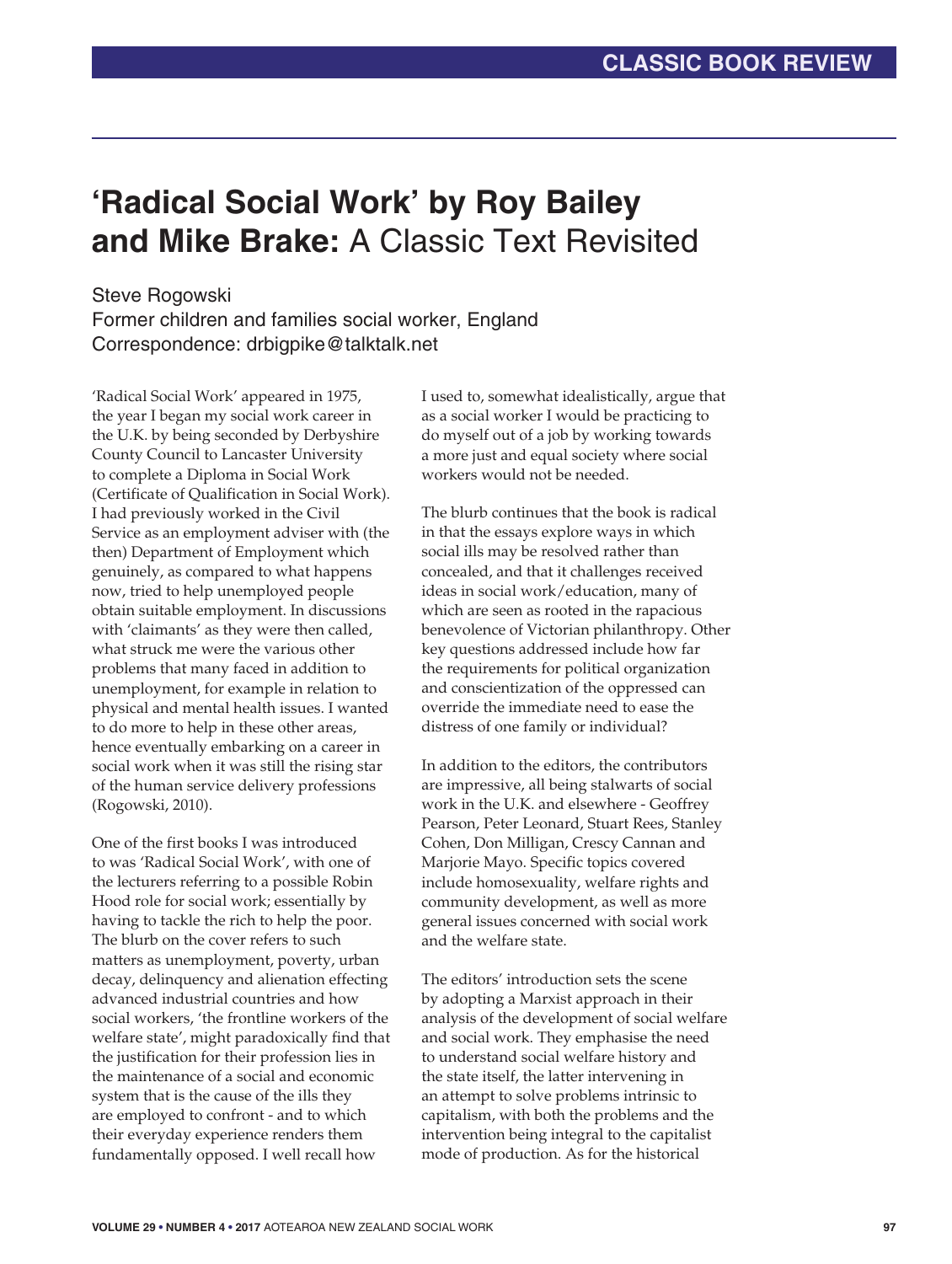development of social work, there are references to such matters as the economic changes associated with the industrial revolution, the growth and fear of the poor leading to the Charity Organization Society and poverty relief administrators (the precursors of professional social workers). It is argued that individual aspects of poverty causation were the focus rather than structural and economic factors; this emphasis being ultimately associated with the development of Freudian-influenced casework. This orientation continued as the welfare state was established after the Second World War, culminating in the establishment of Social Services Departments in 1971. Meanwhile, social work courses also focussed on casework, mostly in an uncritical way with, for example, the 'caring' rather than the 'controlling' aspect emphasised. Instead, the argument here and in ensuing chapters is for a radical social work, one that considers and addresses the structural elements of poverty, deprivation and injustice that function to maintain capitalism. All the ensuing chapters are important, interesting and remain relevant today (see for example Lavalette, 2011). For me three stand out.

First, Peter Leonard's chapter outlines a radical praxis for social work by utilising Friere 's concept of conscientization, a form of liberating education which creates critical consciousness. He advocates an integrated model of practice based on a revised systems theory (for example, Pincus and Minahan, 1973) which identifies four basic systems with which social workers interact: change agent, client, target and action. This schema widens the potential for social work activity linked with conscientization, which is designed to develop praxis by critical reflection on reality and subsequent action upon it. Such critical consciousness develops from an acknowledgement of the existing consciousness of the oppressed and from a mutual dialogue between all those concerned with the task of liberation. In terms of radical practice, there are four aims. First, education involves contributing to the development

in people of a critical consciousness of their oppression and of their potential, with others, to combat it. Second, linking people with systems involves facilitating the connection between individuals and those systems which might serve their interests. Third, building counter-systems involves facilitating linkages between people and various informal and formal systems. And fourth, there must be individual and structural responses to issues, this refers to responding to individual problems and difficulties but also including activities designed to further the critical consciousness of the individual concerned; it amounts to social workers working both within and against the current capitalist system or, put another way, being in and against the state (London-Edinburgh Weekend Return Group 1980).

Second, Stanley Cohen's chapter highlights the importance of providing political and sociological manifestos for social work action. He discusses the relationship between sociology, particularly the sociology of deviance, and social work including the oft quoted remark from practitioners when confronted by academics about their work: it's alright for you to talk. This refers to arguments about social work essentially being about social control with practitioners merely being agents of the state apparatus. More positively, deviancy theory and orthodox Marxism are offered as ways forward. Regarding deviancy theory, and related interactionism and labelling theory, there is a need not to label and thereby create and amplify deviant careers, with radical non-intervention being the result (see for example Schur, 1973). As for Marxism, rather than social control, practitioners should forge links with deviants and seek to provide general support for working class struggle. Clients/service users become political allies with the social worker being their defender, organiser and information provider. This approach is linked to the notion of the 'unfinished' which refers to practice being based on what does not yet exist i.e. fundamental societal change.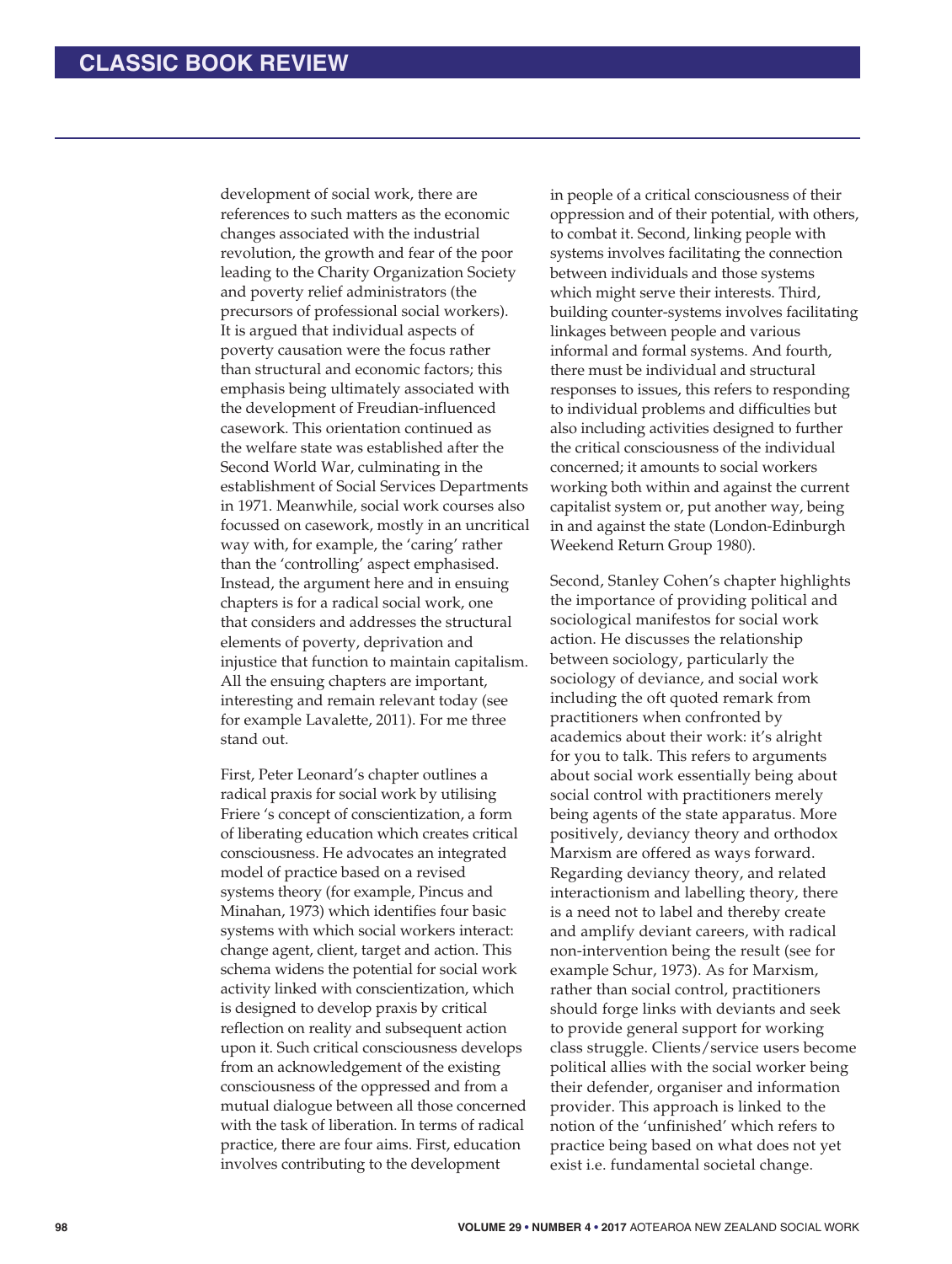From all this, the key advice from Cohen is for radical practitioners to 'Stay in your agency ….. Take every opportunity to unmask its pretentions and euphemisms ….. In practice and in theory stay 'unfinished'. Don't be afraid of working for short-term humanitarian or libertarian goals, but always keep in mind the long-term political prospects' (p. 95). Like Leonard, being in and against the state is advocated.

The third chapter that particularly interested me was Marjorie Mayo's on community development, an aspect of practice work which, in turn, was a key method of social work in the U.K. - notably under the guise of community social work in the 1980s. She outlines its history in the British Empire, notably in India and Africa, in the U.S.A., particularly the 'War on Poverty' in the 1960s, and the Community Development (CD) Programme in the U.K. Regarding the latter, twelve CD projects were established in areas of multiple deprivation in 1969. They had a dual responsibility to both local people and the local authority, which led to various tensions and difficulties. Not least, their findings argued that multiple deprivation be re-defined and reinterpreted in terms of structural constraints rather than psychological motivations, so it is no surprise that they were wound up during the 1970s. Essentially, Mayo argues that community development is not necessarily radical in that it can be used to co-opt and repress rather than liberate or empower local groups and communities. Nevertheless, it can have radical possibilities as these CD projects indicate. Importantly, although working with local people might not necessarily be 'the spearhead of the movement for fundamental change in the economic, social and political structure of society [there are] fewer doubts about the potential contribution [this] can make to the struggles around immediate needs' (pp. 142-143).

One might ask what influence did 'Radical Social Work' have on my subsequent social work career which involved mainly working with children and families across five

decades, mostly in Oldham, N. W. England? I have repeatedly dipped into the book over the years and having read it again for this article, I was certainly struck by how many of its ideas and arguments have guided my practice (see, for example, Rogowski, 2013, 2016). This has included: establishing and working with claimants' unions and representing people at tribunals; group work with single parents, parents who had children on the child register/subject to child protection plans, young offenders and their parents; and work with local communities on issues they felt needed addressing. Then there has, of course, been the more usual casework approach to practice with numerous individuals and families. Here I want to elaborate a little more on work with young offenders and community social work (see chapters 3 and 4 respectively in Rogowski, 2016 for a fuller discussion).

In relation to young offenders, I worked from the premise that acts which can be labelled criminal are normal during adolescence and not precursors to adult crime - most young people literally grow out of it. Furthermore, intervention designed to prevent such acts is simply not possible and merely leads to deviancy amplification. The way forward, therefore, is to keep young people out of the youth justice system by systems management and monitoring strategies with diversion via cautions taking place wherever possible. Importantly, any intervention was largely limited to 'heavy end' offenders, those who face custody, and included alternatives to incarceration schemes utilising strategies such as group work (see Thorpe et. al., 1980). For example, during the late 1970s and the 1980s I organised and facilitated various groups for such offenders. These involved weekly group meetings based around recreational activities and group discussions. There were also short residential periods which enabled deeper relationships to develop between the young people and the adult facilitators (as well as myself other social workers, teachers, careers officers and local volunteers were involved). Importantly discussions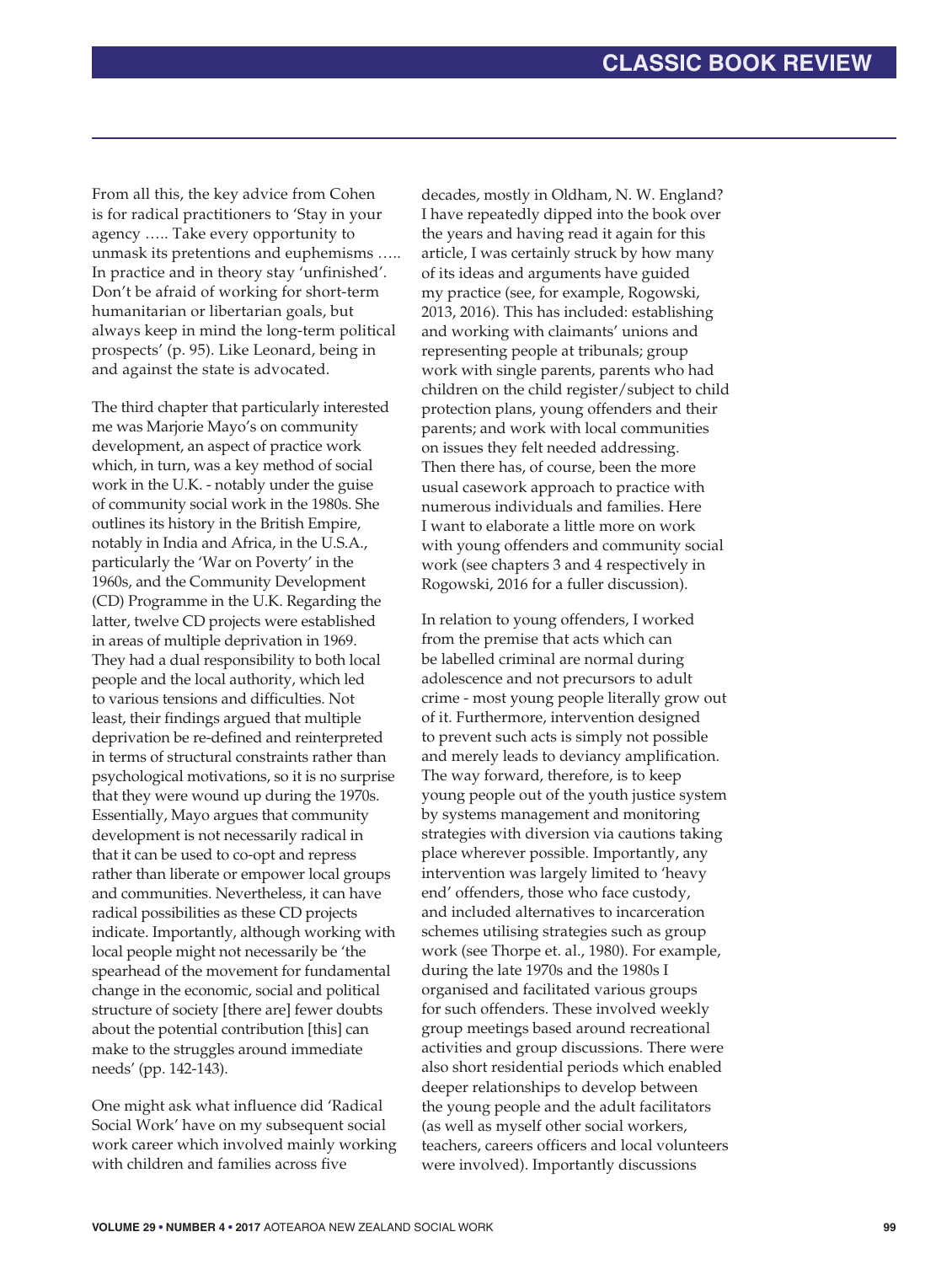took place about offending behaviour and how this could be addressed. From a more critical/radical perspective there were also consciousness-raising discussions about possible causes of youth crime and how these could be tackled- including society being organised on more just and equal lines. I particularly recall facilitating discussions about the youth riots in Brixton and other urban areas in the U.K. during 1981 with the focus being on political, economic and social factors, arising from the introduction of the Thatcherite/neoliberal policies, which were at the root of the disorders. On one occasion such discussions occurred when the local police officer attended as a guest speaker. This certainly proved to be an eye-opening exercise, not least for him.

Community social work, drawing on the Barclay Report (1982), involves a change in the style of social work, with a focus on people defining their own needs as opposed to having them defined by experts; recognising them as having strengths and lacking power rather than having individual or family defects. One example that springs to mind relates to a single parent woman with a child subject to child abuse/protection concerns. Importantly, her situation was not dealt with in terms of individual pathology. While taking the wishes and feelings of her children into account, equally their mother's view of the problems and difficulties was also accepted, including her negative relationships and networks, notably with an ex-partner and many in the local community. Consequently, over ensuing months the focus was on, for example, lack of child care facilities, lack of money, housing repairs, loneliness and isolation, boredom and feelings of depression. Contact was made with the (then) Department of Social Security, electricity and gas companies, and Housing Department regarding financial and housing issues. Playgroup opportunities were arranged for her youngest child and the social services hierarchy were made aware of the need for more nursery/ playgroup places. Contact was also made with a local community centre and she eventually

became a volunteer and helped with the playgroup, later becoming involved with young people who were solvent users and participating in her estate forum (regular meetings of residents, local councillors and representatives of various agencies housing, police, health, education, social services etcetera - which aimed to address the estate's problems). Eventually she started a local Parents' Aid Group - a support group for parents who had been or were subject to child abuse/protection investigations. At every opportunity discussions were framed in terms of the Thatcherite/neoliberal project which was in full flow at the time. In brief, in pursuing community social work our small team worked with deprived children and families from a critical/ radical perspective: we aimed to address immediate needs while also trying to raise awareness and consciousness with clients/ service users, local residents, other agencies and local politicians about the need for, and possibilities of, a more just and equal world.

Unfortunately, during 1990s social work saw the rise and now domination of managerialism. This restricted the space for critical/radical practice as practitioners were forced into the target-driven completion of bureaucratic processes aimed at rationing resources and assessing/managing risk. As a result currently critical/radical practice may have to manifest itself in 'quiet challenges' and resistance to managerial and business orientated discourses and practices (White 2009). For instance, mystifying or concealing knowledge of clients/service users in order to acquire resources; this amounting to the manipulation of knowledge and information on their behalf. Or again, delaying or exaggerating reports and assessments so managers are manipulated into taking a particular course of action. Ignoring, bending or re-interpreting rules and procedures may also have a role to play. Some might see this as deliberately dishonest and unacceptable, though surely it should be seen more in terms of exercising professional agency within highly managerial environments. Although group and community work